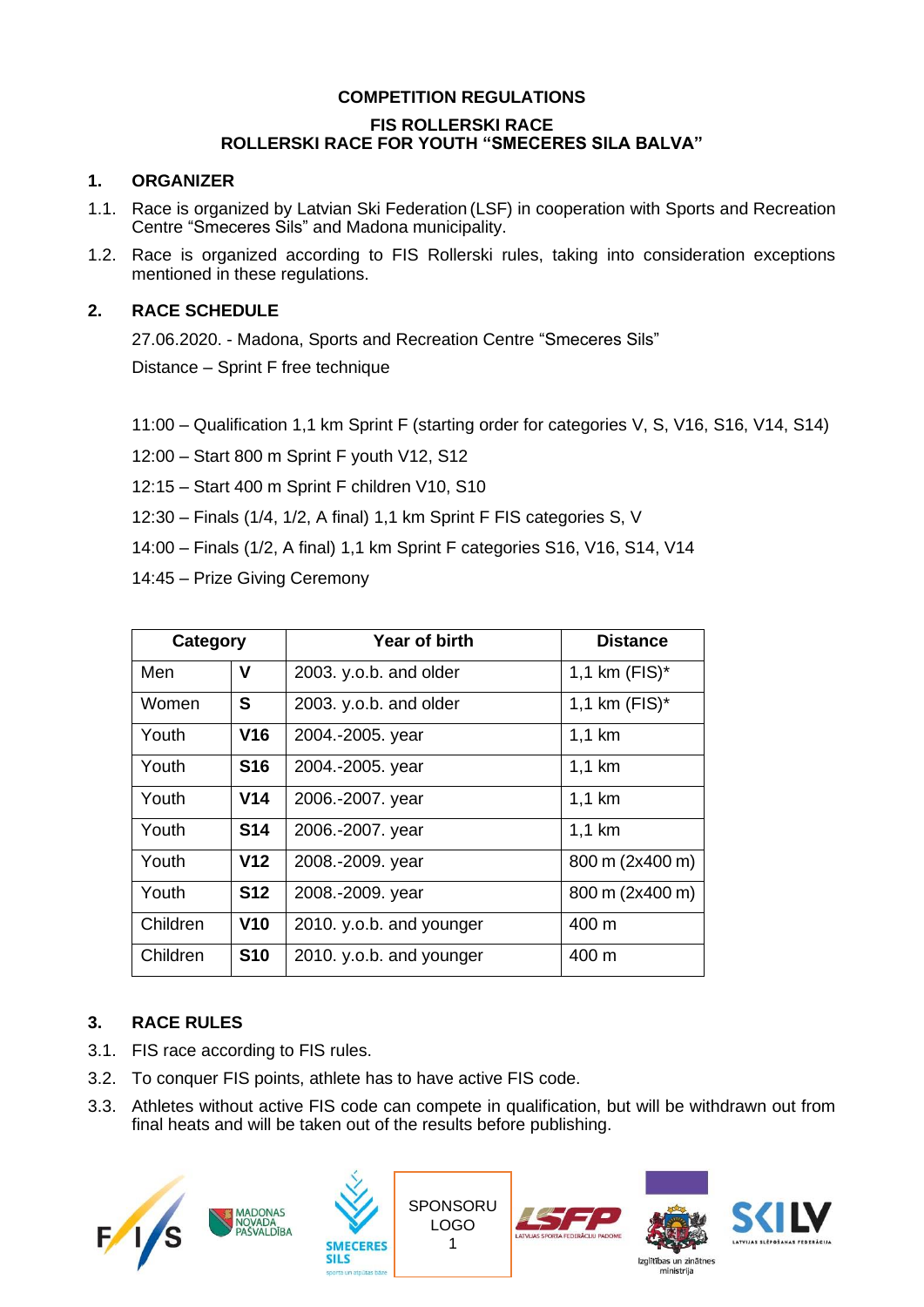- 3.4. Every participant has to use fastened safety helmet and eye protection. Option not to use eye protection will be declared by the Jury. Such a decission might occur in cases, when due to the weather eye sight is limited using eye protection.
- 3.5. It is allowed to participate with rolerskis, which parameters are according to the regulation: *- categories V10-V16 and S10-S16*: wheel diameter ≤ 75mm; wheel width ≥ 30mm, frame length  $\geq 530$ mm;

- FIS categories V, S: wheel material – **black rubber** (**or PU training wheels, with hardness less than 80 shores**), wheel diameter ≤ 100mm; frame length ≥ 530mm. If necessary, organizer can provide with Ski-Go No.3 (100x24mm) black rubber wheels (**without** bearings, spacers, wheels).

- 3.6. During an Interval Start competition a competitor who is being overtaken must give way on the first demand.
- 3.7. Sprint race for categories V, S, V16, S16, V14, S14 starts with and qualification race with interval start.
- 3.8. In FIS Categories V, S top 30 athletes from qualification race are qulified for the finals. In competitions when the heats are not timed, the 6th positions in the semi-final heats are assigned from the 3rd ranked competitors in all the quarter final heats. The 3rd ranked competitor with the fastest qualifying time (Q R3-1) is assigned to the second semi-final heat S2 and the 3rd ranked competitor with the second best qualifying time (Q R3-2) is assigned to semi-final heat S1. Fastest 3 athletes from each semifinal are advanced to A final.
- 3.9. In categories V16, S16, V14, S14 will be organized semifinal (top 12 athletes from qualification in 2 heats) and A final (6 athletes). To A final proceeds 3 fastest athletes from each semifinal.
- 3.10. In categories V12, S12, V10, S10 will be organized 1 sprint race.
- 3.11. Track will be closed 5 minutes before the race and during this time is open only for competing athletes.
- 3.12. In case of losing or damaging transponders or racing bibs a monetary fine will be applied 20  $\epsilon$  for bib, 70  $\epsilon$  for transponder.

# **4. RACE JURY**

4.1. Jury consists of: Chief of competition, FIS technical delegate and National Technical delegate.

#### **5. ENTRIES**

- 5.1. Entries must be submitted through [http://www.okarona.lv/smeceres\\_sils/izveidot\\_dalibnieku3.php](http://www.okarona.lv/smeceres_sils/izveidot_dalibnieku3.php) entry form, not later than 15:00 June 26th.
- 5.2. Every participant is responsible for their own health condition.
- 5.3. Entries on the race day are not accepted.

#### **6. ENTRY FEE**

6.1. Categories S10, V10 – without a fee.

MADONAS<br>NOVADA<br>PAŠVALDĪBA

- 6.2. Categories S12, V12, S14, V14, S16, V16 3 €
- 6.3. Categories S, V, grupās 5 €

#### **7. PROTESTS**

7.1. Protests must be submitted to the chief of competition not later than 15 minutes after unofficial results are published. Protests submissions must be accompanied with 100€ deposit.

> SPONSORU LOGO 1

> > Izglītības un zinātnes ministrija

#### **8. PRIZE GIVING**

 $F/1/S$ 

8.1. In FIS race, top 3 athletes are awarded with cups and diplomas.

**SMECERES**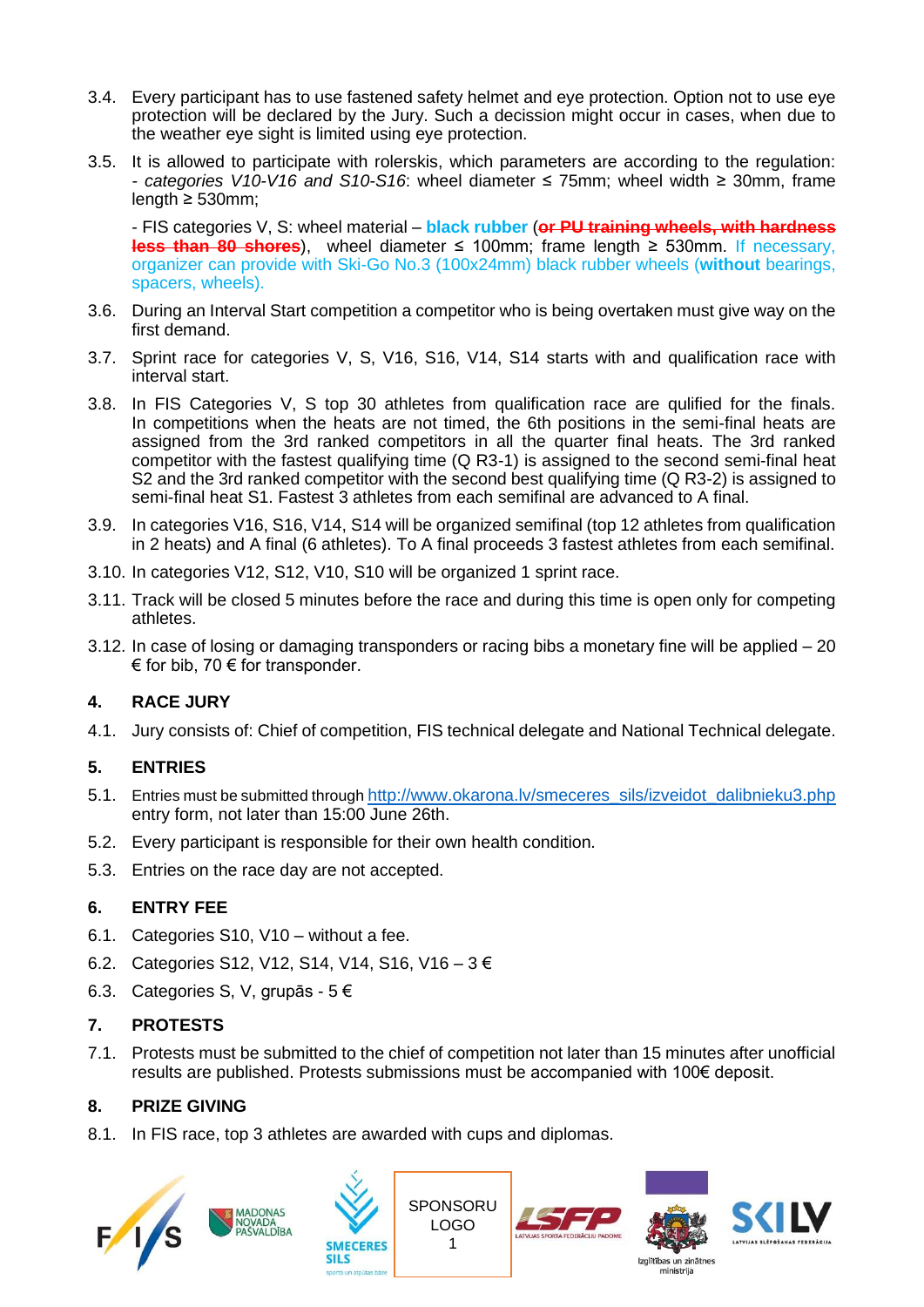8.2. In categories S10, V10, S12, V12, S14, V14, S16, V16 top 3 athletes are awarder.

## **9. MEDIA AND PUBLICITY**

9.1. Photos and videos taken during the race, organizers are allowed to use in self marketing materials without coordinating with persons visible in the materials.

## **10. SAFETY AND INSURANCE**

- 10.1. The organizers of the competition are not responsible for accidents or diseases.
- 10.2. Participants or the organization that has applied for a participant is responsible for insuring the participants' health and accidents.

## **11. INFORMATION**

Gunārs | Tel.: 26396032 | e-pasts: [gunars21@inbox.lv](mailto:gunars21@inbox.lv) | www.smeceressils.lv











ministrija